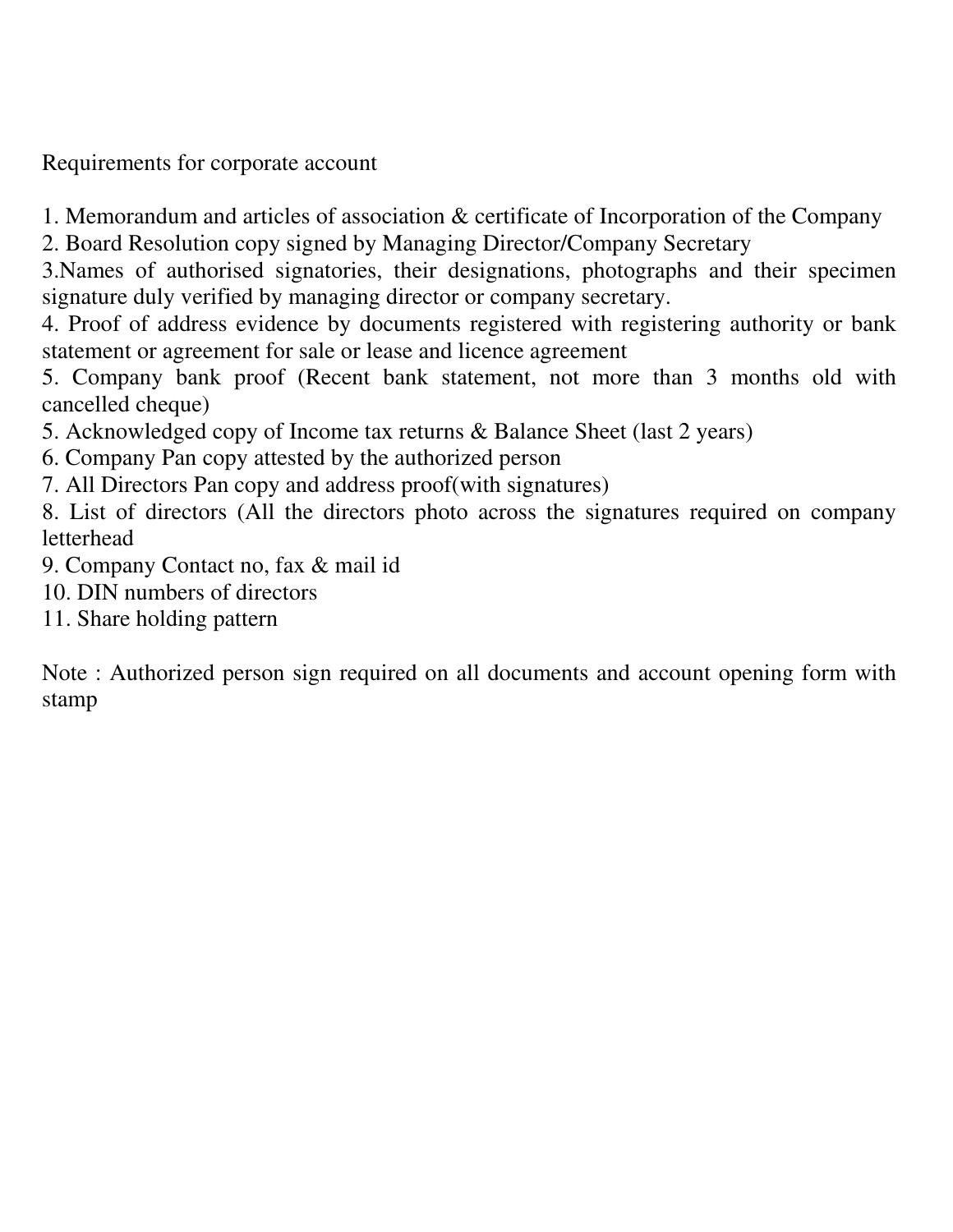Requirements for Partnership account

1. Pan copy attested by the authorized person

2. Proof of address evidence by documents registered with registering authority or bank statement or agreement for sale or lease and license agreement

3. bank proof (Recent bank statement, not more than 3 months old with cancelled cheque)

4. Acknowledged copy of Income tax returns & Balance Sheet (last 2 years)

5. All patners Pan copy and address proof(with signatures)

6. List of patner (All the directors photo across the signatures required on company letterhead On letterhead

- 7. Contact no, fax & mail id
- 8. Patnership deed (Notarized)

9. Certificate of registration (for registered partnership firms)

10. .Names of authorised signatories, their designations, photographs and their specimen signature. On letterhead

Note : 1. Authorized person sign required on all documents and account opening form with stamp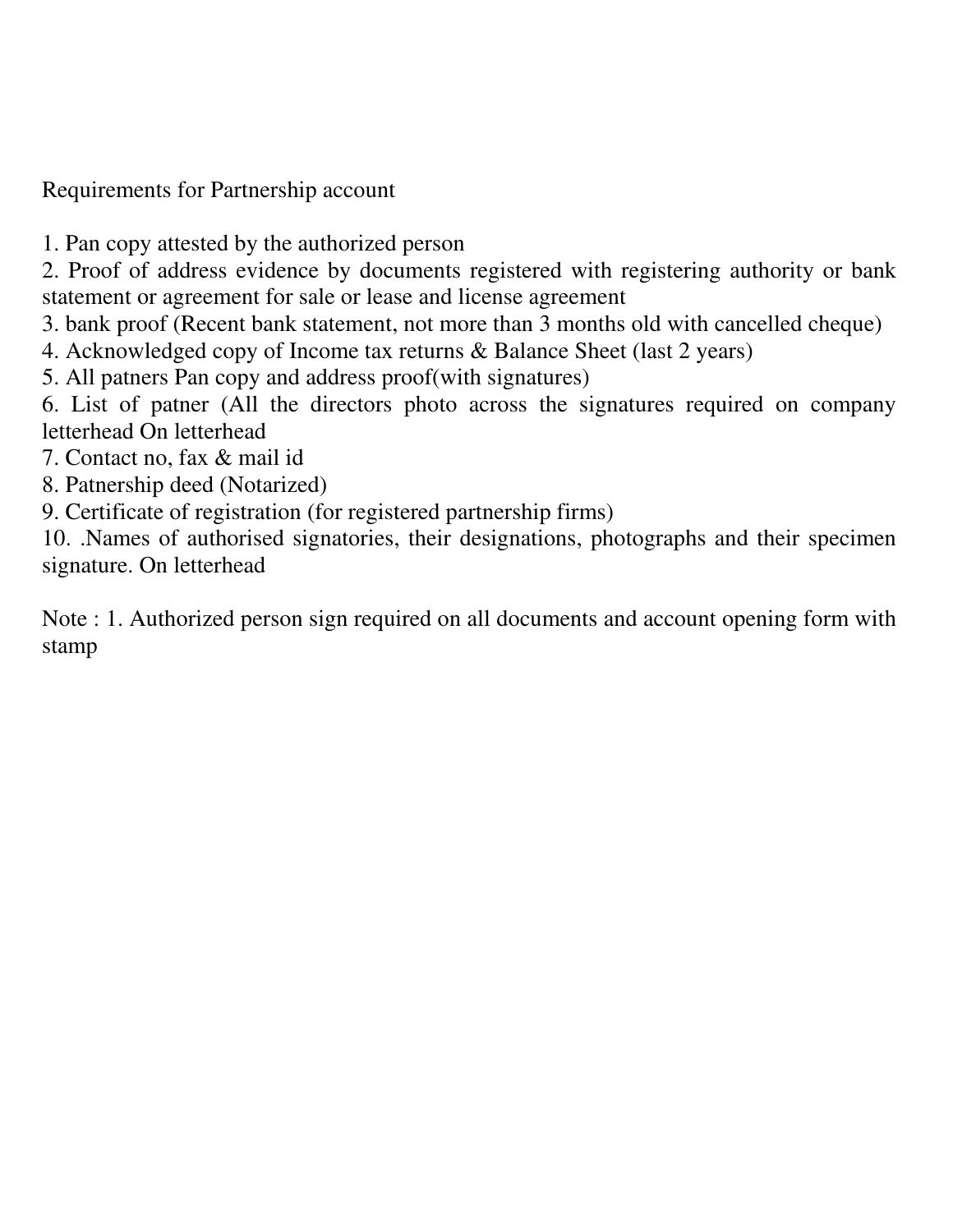Requirements for Trust account

- 1. Acknowledged copy of Income tax returns & Balance Sheet (last 2 years)
- 2. Certificate of registration ( for registered trust only)
- 3.Trust deed
- 4. Trustees PAN & Address proofs

5. Proof of address evidence by documents registered with registering authority or bank statement or agreement for sale or lease and license agreement

- 6. Bank proof (Recent bank statement, not more than 3 months old with cancelled cheque)
- 7. Pan copy attested by the authorized person
- 8. List of Trustees (All the trustees photo across the signatures required )
- 9. Company Contact no, fax & mail id
- 10. Authorization letter from Trustees

Note : Authorized person sign required on all documents and account opening form with stamp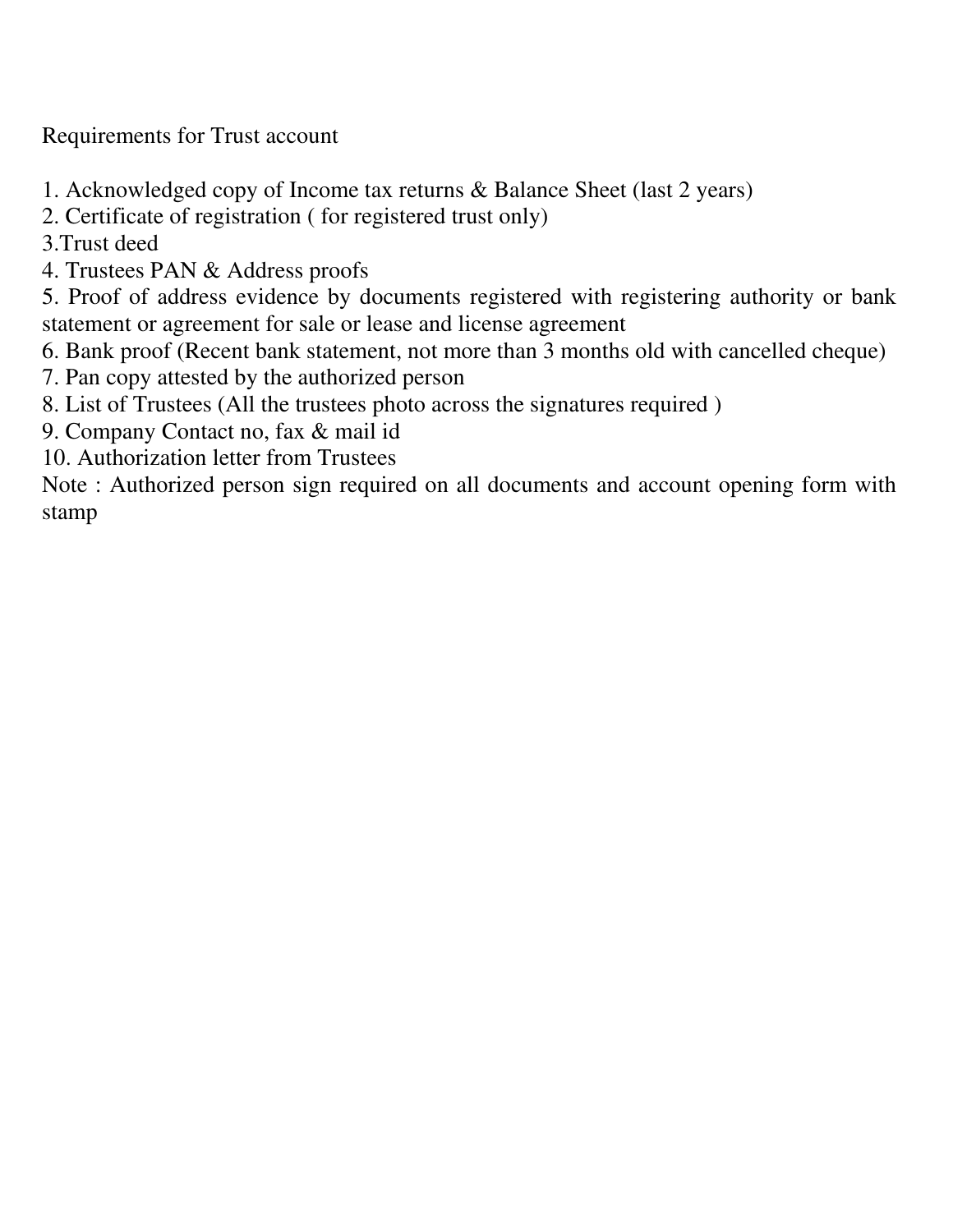Requirements for proprietorship account

- 1. Pan copy attested by the authorized person along with the proprietorship stamp
- 2. Proof of address proprietorship
- 3. bank proof (Recent bank statement, not more than 3 months old with cancelled cheque)
- 4. Acknowledged copy of Income tax returns & Balance Sheet (last 2 years)
- 5. Address proof of proprietor
- 6 Contact no, fax & mail id

Note : 1. proprietor sign required on account opening form & all attached documents with the proprietary stamp

2. BO accounts to hold securities cannot be opened in the name of proprietary concern / partnership firms. such accounts should opened in the name individual names of proprietor/partner(s)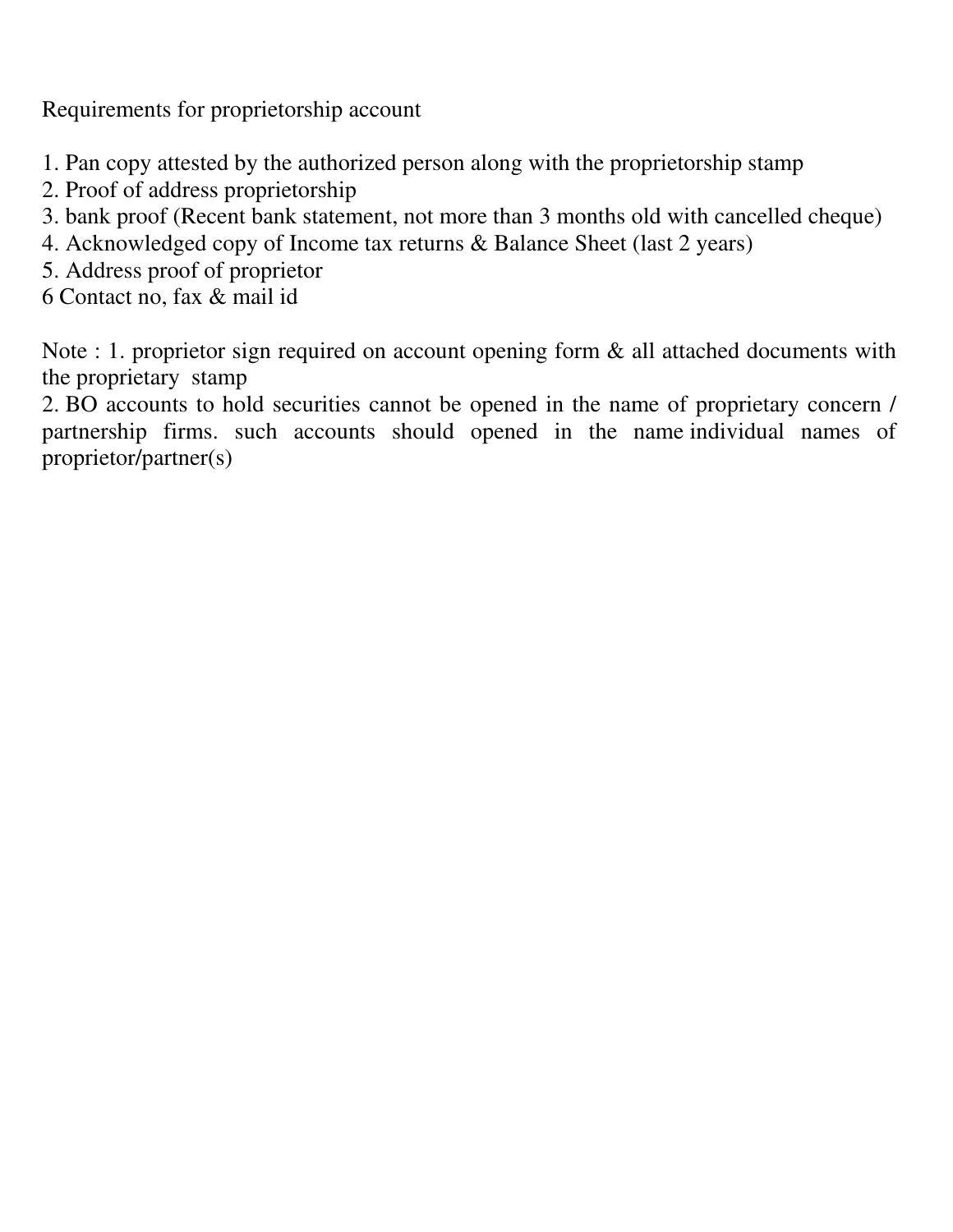## **Board resolution format**

|    | EXTRACT TRUE COPY OF THE RESOLUTION PASSED AT THE MEETING OF THE BOARD |             |            |                   |               |   |
|----|------------------------------------------------------------------------|-------------|------------|-------------------|---------------|---|
| OF | <b>DIRECTORS</b>                                                       | <b>HELD</b> | <b>THE</b> | <b>REGISTERED</b> | <b>OFFICE</b> | # |
|    |                                                                        |             |            |                   |               |   |

Resolved that a Trading & Demat Account to be opened with B.N.RATHI SECURITIES LTD & B N RATHI COMTRADE PRIVATE LIMITED Somajiguda, Hyderabad in the name and style of to trade account for dealing in securities pertaining to NSE (CM/FO/CD)BSE(CM/FO),MCX-SX,MCX & NCDEX and the person mentioned below be hereby authorized to sign the application on behalf of the company and do all that is necessary for carrying the above.

| S.NO | Name of the person | Designation | Signature |
|------|--------------------|-------------|-----------|
| 01.  | Director           |             |           |

"Further resolved that the above person be individually authorized to operate the account on behalf of the company.

## CERTIFIED TO BE TRUE

For Anands Gold Private Limited

Director

**On company letterhead only**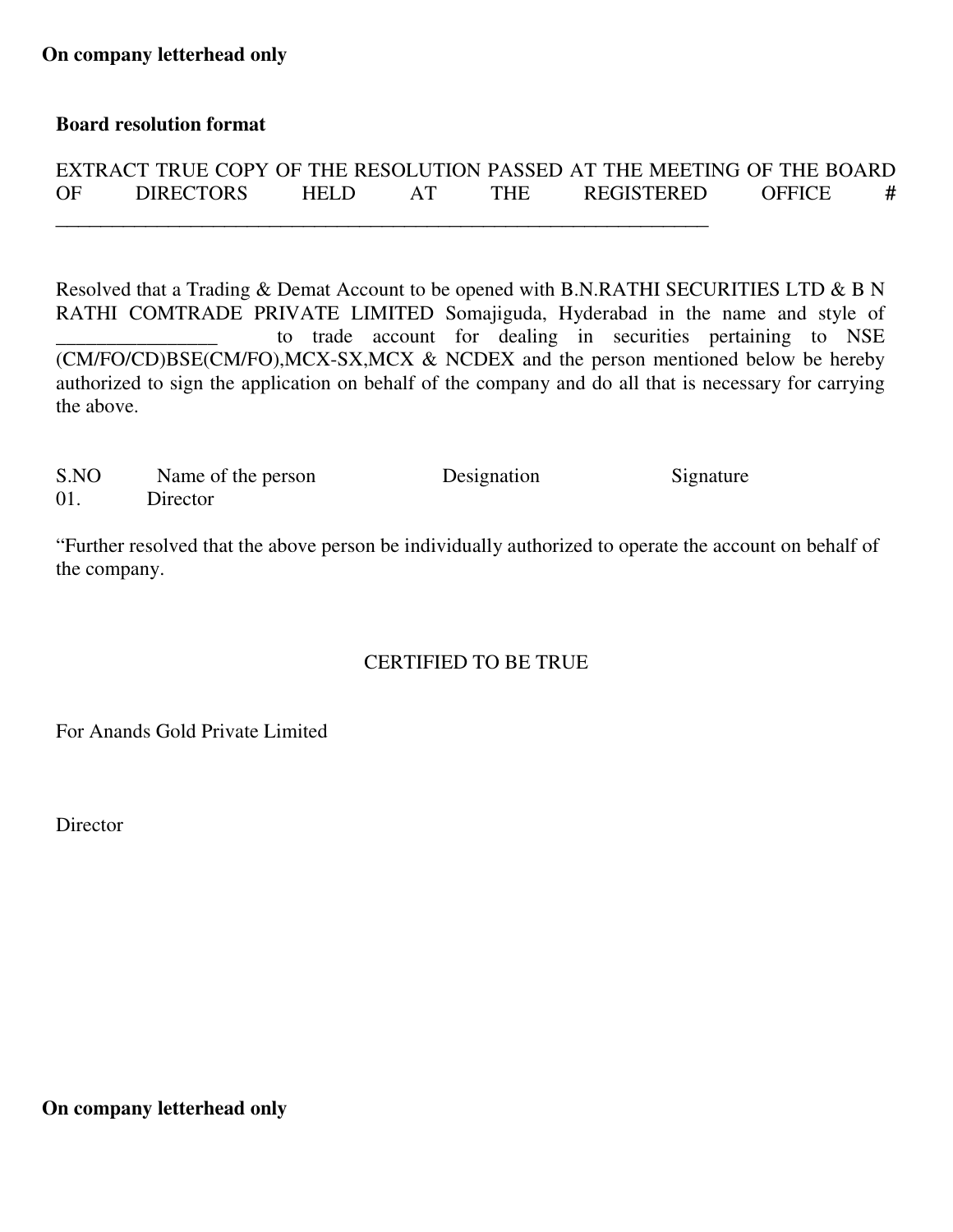## List of directors

| S.No           | Name &<br><b>Address of the Directors</b> |                 | Designation   Photograph | Specimen signature |
|----------------|-------------------------------------------|-----------------|--------------------------|--------------------|
| 1              |                                           | <b>Director</b> |                          |                    |
| $\overline{2}$ |                                           | <b>Director</b> |                          |                    |

For \_\_\_\_\_\_\_\_\_\_\_\_\_\_\_\_\_\_\_\_

 Managing Director / Company Secretary

Place : Hyderabad Date :